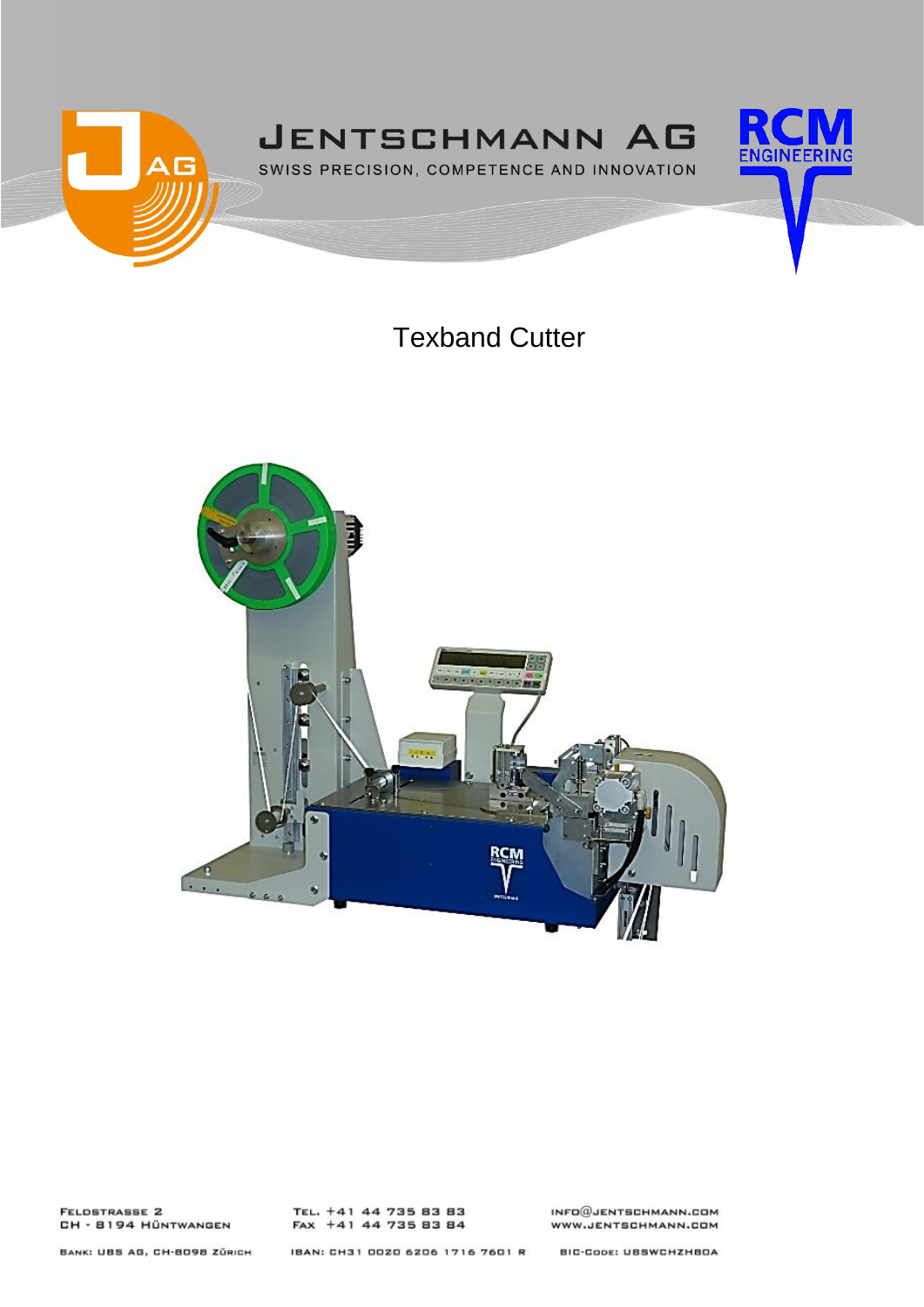

We have revised the model series of the TexBand cutting machines and can now offer the following variations.

All machines have the special RCM marking system integrated for the exact position of the fold at the beginning and end of the TexBand. This RCM marking system ensures that further processing and handling, such as sewing the bartack, is simple and fast.

Due to this transverse marking with a slight bend in the tape, the length accuracy from fold to fold is maintained very precisely, even by less experienced personnel.

#### **The model series differ:**

- in the motor strength (300Ncm or 700Ncm) for transporting/removing the belt
- in the mechanical connection (drive of the transport roller)
- loosely moving counter roller or
- two carbide rollers driven synchronously via gear wheels

#### **Holding the film spool, how to pull off the TexBand**

- with a motorised turning of the film spool and a dancer on linear guide
- with a special mechanical rocker control with ball-bearing idler pulleys
- with a rigid film spool holder

#### **Stacker**

After the final cut, the tapes are automatically held in the stacker. Up to 30 tapes can be stacked at the same time. By holding the ends of the tapes, the sewing personnel can set the bartack much faster during the process. The sewing personnel does not have to pick up the fallen tapes and search for the end and the beginning.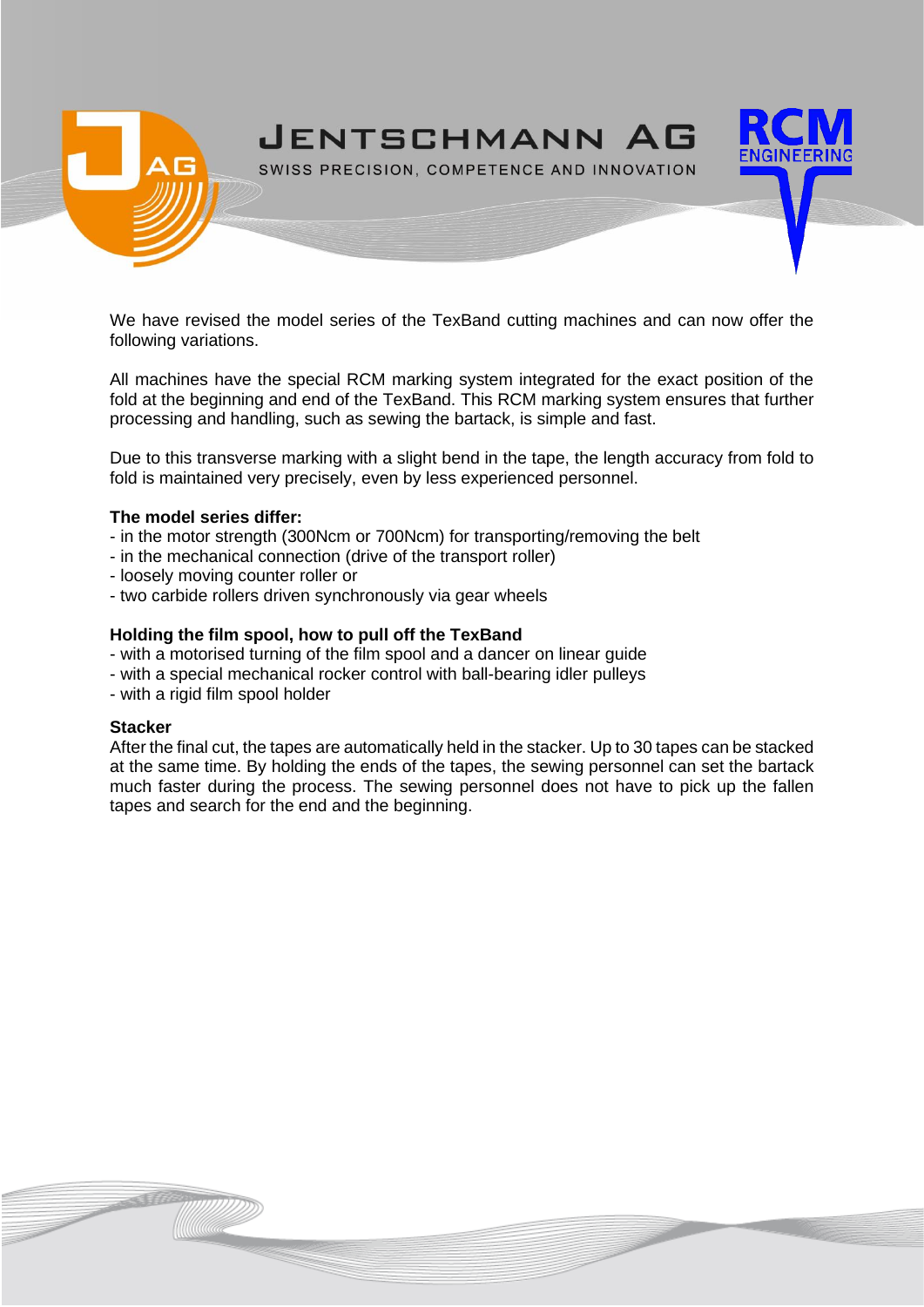

SWISS PRECISION, COMPETENCE AND INNOVATION

# **Single drive with 300Ncm stepper motor with rigid film spool holder RTC- 207-TEX-78**

# **Cutting machine for lift belts "TEXBAND" type LDM**

Basic machine complete with:

- Lower transport roller driven; with carbide coating
- Upper roller loosely running, not driven
- Transport speed, length and number of pieces freely adjustable
- Cutting unit with pneumatic scissors
- Machine surface with film spool holder, L x W x H: 80 x 30 x 40 cm
- Total weight 21 kg; Working pressure 6 bar; Power 230 Volt 60Hz

# **Tape kink marker for type LDM and LDMD**

- Fold for easy identification of the loop bend point
- Fold distance front and back freely adjustable from 5 mm to 30 mm
- Fold unit can be switched on electronically

# **Rigid film spool holder**

- Film spool mounted on fixed, rigid axle
- Suitable only for slow belt running speed

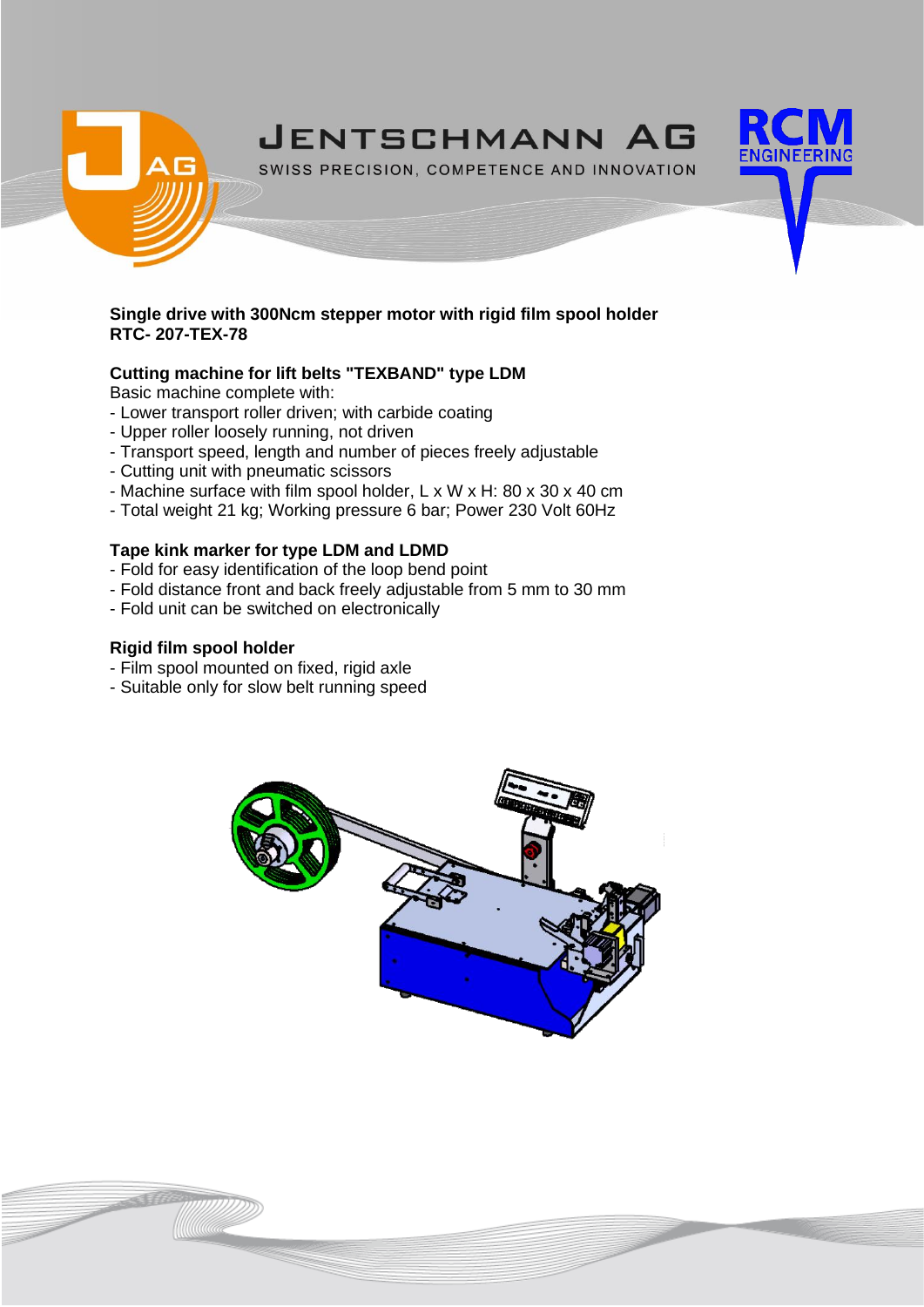

SWISS PRECISION, COMPETENCE AND INNOVATION

# **Single drive with 300Ncm stepper motor with mechanical rocker pull-off RTC-207-TEX-79**

# **Cutting machine for lift belts "TEXBAND**

Basic machine complete with:

- Lower transport roller driven; with carbide coating
- Upper roller loosely running, not driven
- Transport speed, length and number of pieces freely adjustable
- Cutting unit with pneumatic scissors
- Machine surface with film spool holder, L x W x H: 80 x 30 x 40 cm
- Total weight 21 kg; Working pressure 6 bar; Power 230 Volt 60Hz

# **Tape kink marker for type LDM and LDMD**

- Fold for easy identification of the loop bend point
- Fold distance front and back freely adjustable from 5 mm to 30 mm
- Fold unit can be switched on electronically

# **Mechanical rocker trigger**

- Film spool mounted on fixed shaft, with rocker and roller body for Uniform and jerk-free tape removal



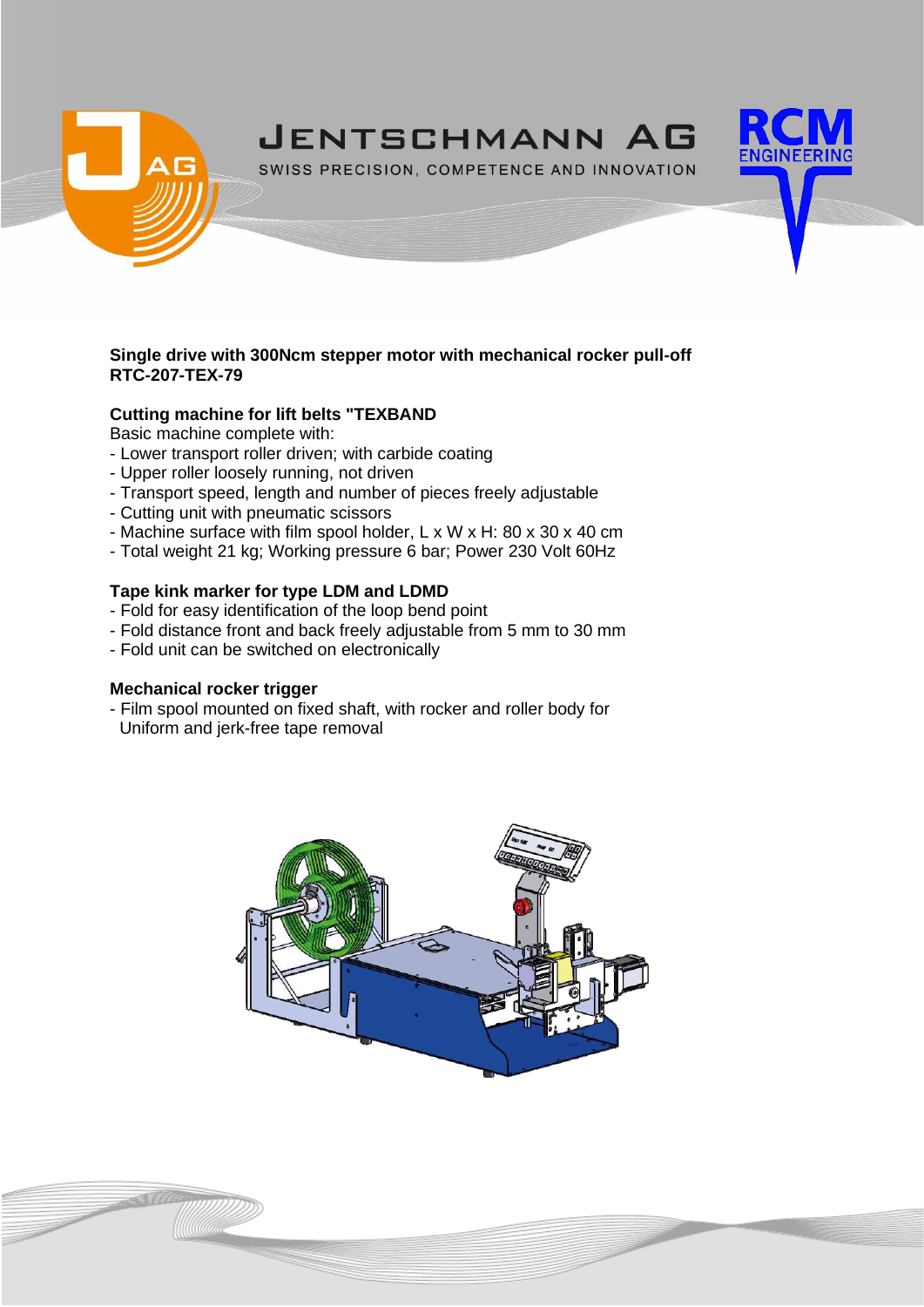

#### **Double drive with mechanical rocker trigger**

The length transport is carried out by a 700Ncm stepper motor and two carbide-coated rollers. Both rollers are connected via gear wheels and thus rotate synchronously from above and below. This results in a safe transport and also an exact adherence to the length. Even if the tape gets a little jerk during unwinding from the film spool.

The film spool is rotated by pulling off the TexBand directly. By means of a mechanical rocker with rolling elements mounted on ball bearings, the tape can be pulled off evenly and without jerks. The tape feed can be higher than with the single drive. Belt feed speeds up to a maximum of 15-20 meters per minute can be processed. The double drive can be used with or without a stacker.

#### **Double drive 700Ncm stepper motor with rocker trigger RTC-207-TEX-80**

#### **Cutting machine for lift belts "TEXBAND**

Basic machine complete with:

- Both transport rollers carbide-coated synchronously driven
- Transport speed, length and number of pieces freely adjustable
- Cutting unit with pneumatic scissors
- Machine surface with rocker support, L x W x H: 73 x 34 x 39 cm
- Total weight 21 kg; Working pressure 6 bar; Power 230 Volt 60Hz

# **Tape kink marker for type LDM and LDMD**

- Fold for easy identification of the loop bend point
- Fold distance front and back freely adjustable from 5 mm to 30 mm
- Fold unit can be switched on electronically

# **Reel seat with fixed axle and rocker trigger**

- Film spool mounted on fixed shaft, with rocker and roller for smooth and jerk-free tape take up

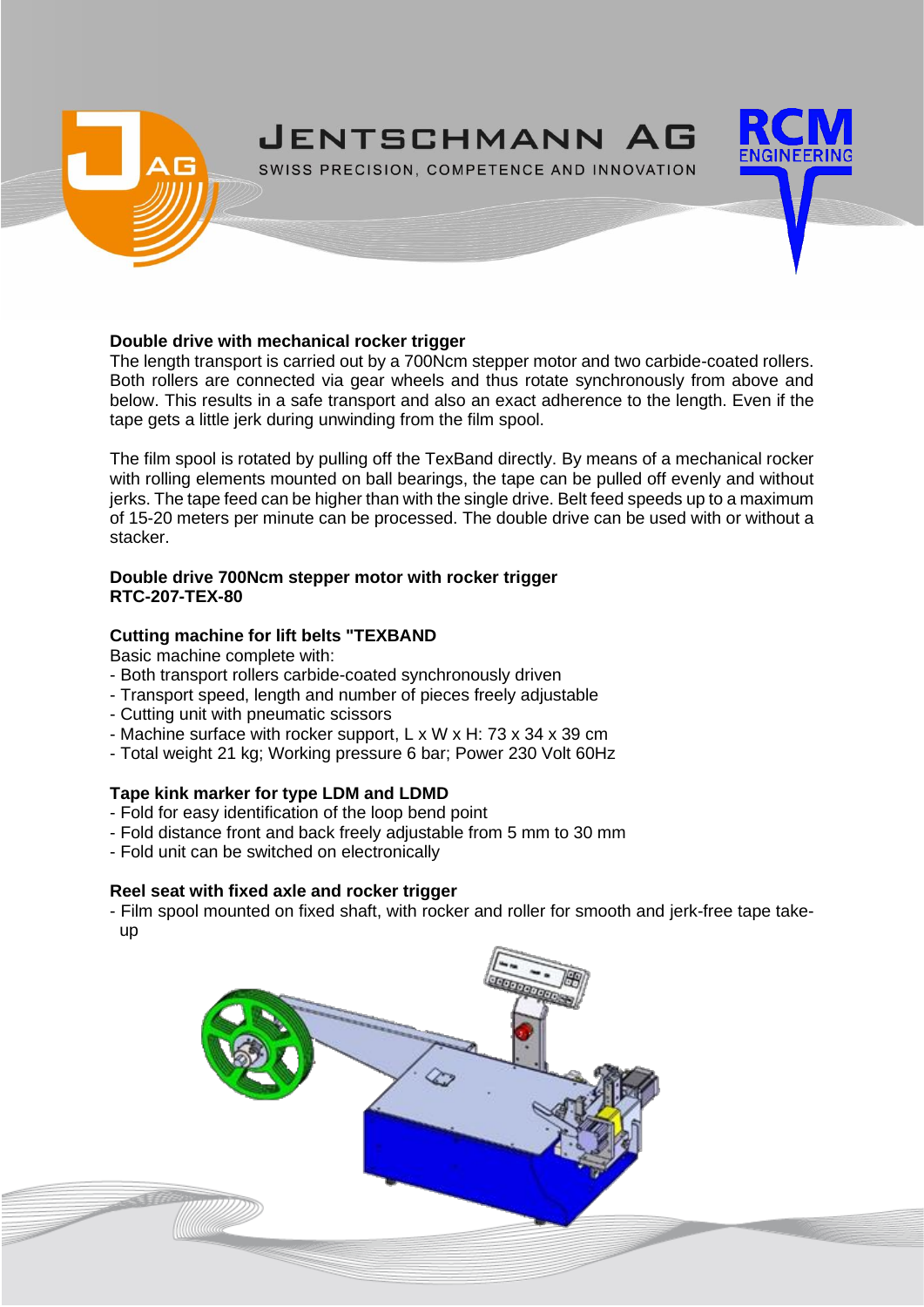

SWISS PRECISION, COMPETENCE AND INNOVATION

#### **Double drive 700Ncm stepper motor with rocker take-off and with stacker RTC-207-TEX-81**

# **Cutting machine for lift belts "TEXBAND**

Basic machine complete with:

- Both transport rollers carbide-coated and synchronously driven
- Transport speed, length and number of pieces freely adjustable
- Cutting unit with pneumatic scissors
- Machine surface with rocker support, L x W x H: 73 x 34 x 39 cm
- Total weight 21 kg; Working pressure 6 bar; Power 230 Volt 60Hz

# **Tape kink marker for type LDM and LDMD**

- Fold for easy identification of the loop bend point
- Fold distance front and back freely adjustable from 5 mm to 30 mm
- Fold unit can be switched on electronically

# **Reel seat with fixed axle and rocker trigger**

- Film spool mounted on fixed shaft, with rocker and roller for smooth and jerk-free tape take-up

# **Stacker / clamping device for "TEXBAND**

- Clamping the cut tapes into a bundle
- With one adjustment both tape widths of 6 and 8 mm can be used
- Maximum stack quantity 30 pieces; Number of stacks freely adjustable

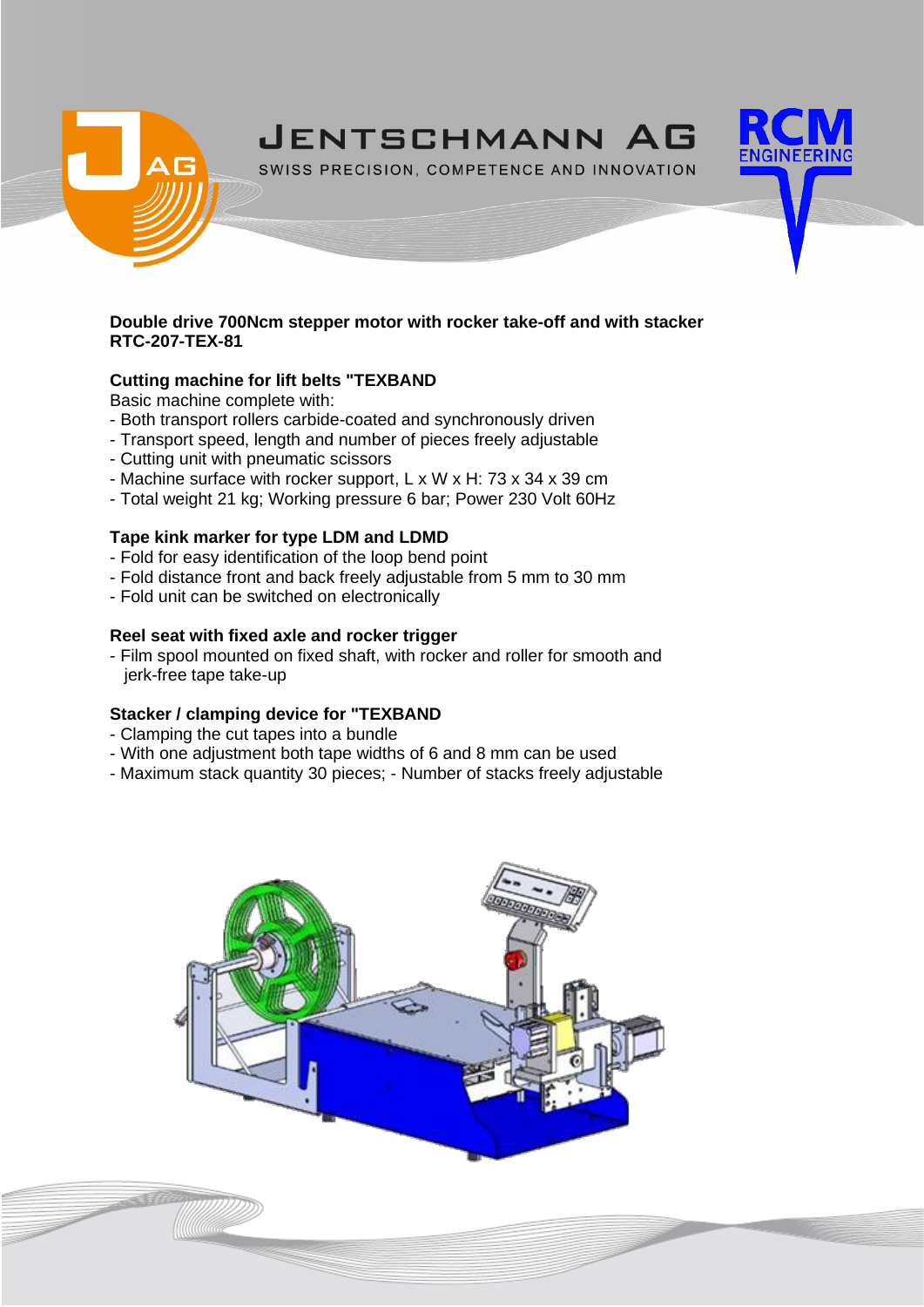

#### **Full extension type LD / RTC-207-TEX-85**

With two carbide-coated rollers, identical to the double drive with a 700Ncm strong stepper motor.

The film spool is rotated by a motor when the TEX tape is pulled off. A dancer control, running on a linear guide, enables a very precise even and jerk-free tape take-off. And that even with a fast tape feed. Tape feed speeds of up to 30 meters per minute can be processed.

During transport, the TexBand is checked for thickness differences in the tape by means of a tape defect control system, so that no tapes with a seam connection can enter further processing. As soon as this thickened area is detected, the cutting machine stops production.

#### **Fully equipped with 700Ncm stepper motor and active film spool motor RTC-207-TEX-85**

# **Cutting machine for lift belts "TEXBAND**

Basic machine complete: RTC-207-TEX-LD

- Synchronously driven upper and lower transport rollers, rollers with carbide coating
- Transport speed adjustable; maximum tractive force of the drive motor 700Ncm
- Piece length and number adjustable on the display; length input in mm

# **Cutting unit scissor cut**

- Fast pneumatic scissors

# **Technical data of the plant**

- Machine surface with feed driver, L x W x H: 60 x 40 x 60 cm
- Weight total 30 kg with all options; Working pressure 6 bar; Power 230 Volt 60Hz

# **Active pre-driver TexBand**

- Roller dancer with sensor control for tension-free tape removal
- Speed control with laser distance sensor, synchronous to basic machine
- Driven film spool shaft by means of DC motor
- Special driver for clamping the film spool "TEXBAND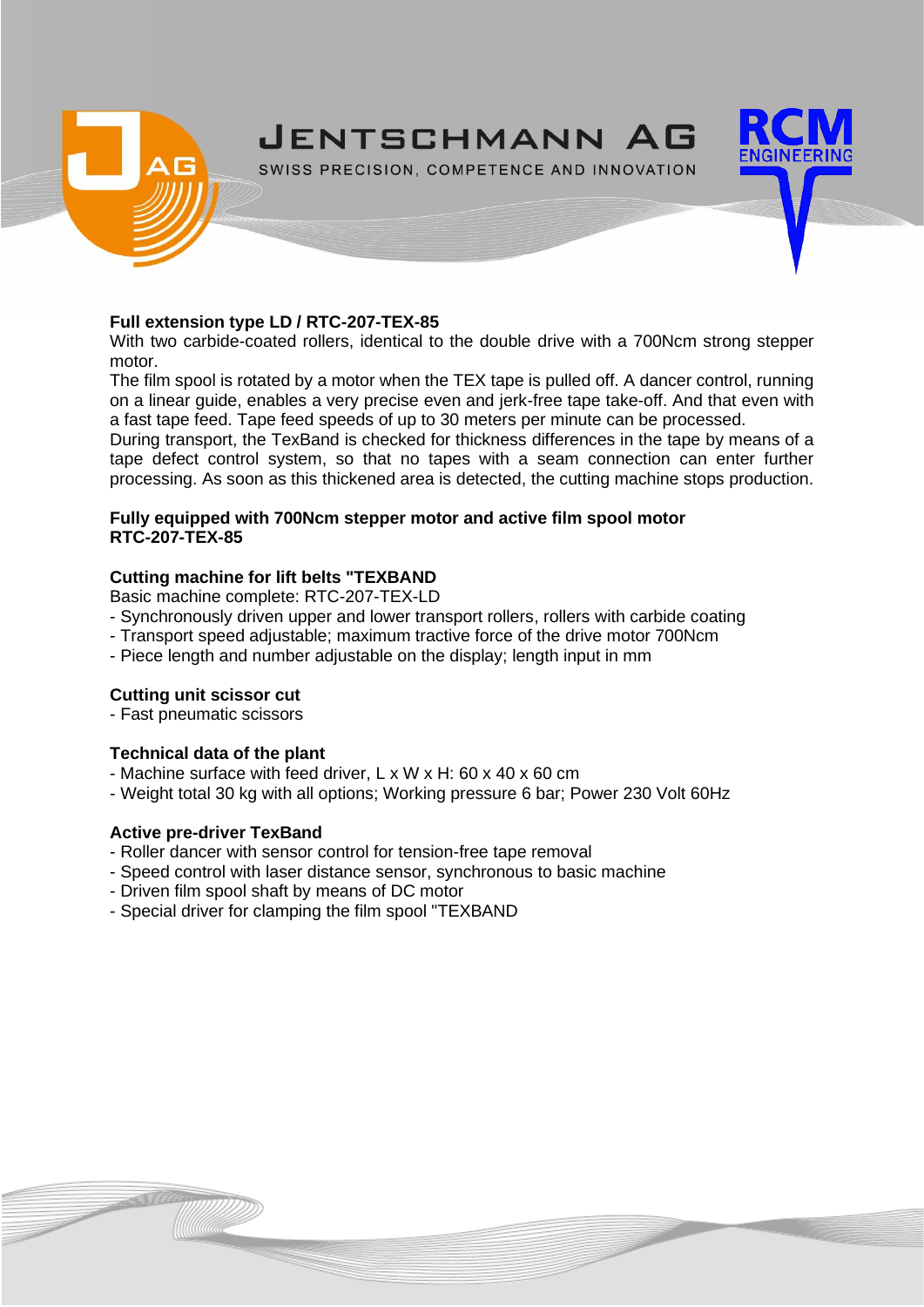



SWISS PRECISION, COMPETENCE AND INNOVATION

# **Tape Kink Marking to Type LD**

- Fold for easy identification of the loop bend point
- Fold distance front and back freely adjustable from 5 mm to 30 mm
- Fold unit can be switched on electronically

# **Stacker / clamping device for "TEXBAND**

- Clamping the cut tapes into a bundle
- With one adjustment both tape widths of 6 and 8 mm can be used
- Stacking quantity maximum 30 pieces; number of stacks freely adjustable

# **Tape error control**

- Special sensor for measuring strip thickness differences in 0.01 mm
- Stopping the belt transport, cutting out the defect manually

- There are two measuring states: good = one belt runs through the control, error = either no belt runs, or two belts run through the error control.

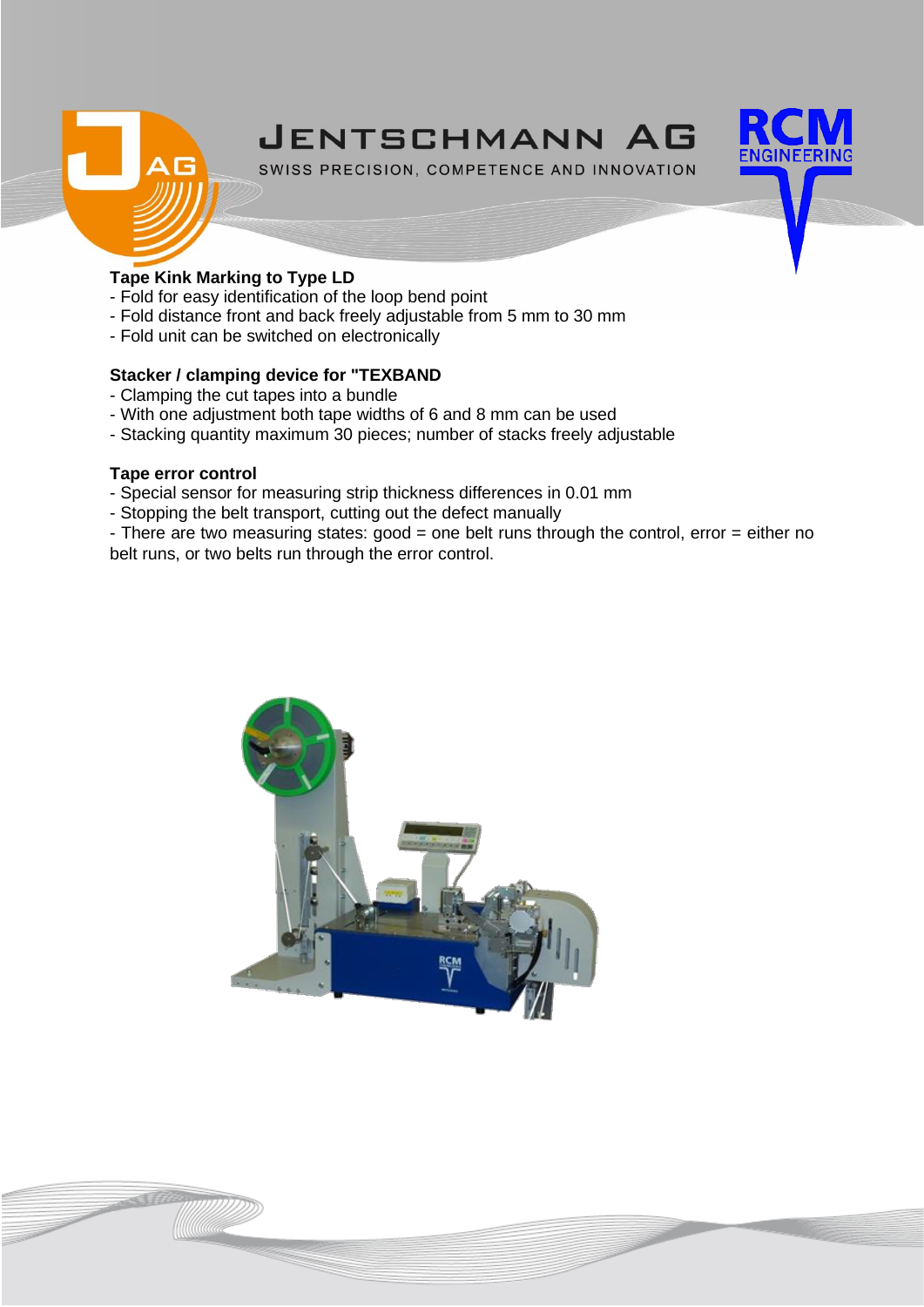



SWISS PRECISION, COMPETENCE AND INNOVATION

#### **Electronic automatic bartacker with direct drive Type: BROTHER RTC-KE430**

- Special thread cutter for short thread ends
- Thread wiper; Standard hook; Clamp lift
- Number of stitches maximum 3'200 stitches/minute
- AC servo motor 550W (direct drive); single-phase 230V
- LED sewing light integrated
- Reinforced steel frame, height adjustable
- Machine weight complete 70 kg
- Special: larger multilayer table top 110 x 69 cm Adjusted tap hole
	- including 3 sewing programs 6mm, 8mm and 10mm

#### **Sewing templates easy and safe positioning Quick change unit suitable for BROTHER KE430 RTC-H6-8-10KE**

- Base plate with clamping lever for hooking in the strap holders
- Presser foot left and right for fastening the tape clamping foot
- Sewing program for 6mm, 8mm and 10mm TexBand widths
- Sewing program crosswise or lengthwise to the tape (according to customer's template)
- Sewing programs can be retrieved individually directly via function keys
- Control panel completely locked against adjustment, password protected
- One-pedal operation: clamping the tape and starting the sewing process
- 6 mm tape holder with finger guard; tunnel guide and length stop
- 8 mm tape holder with finger guard; tunnel guide and length stop
- 10 mm tape holder with finger guard; tunnel guide and length stop